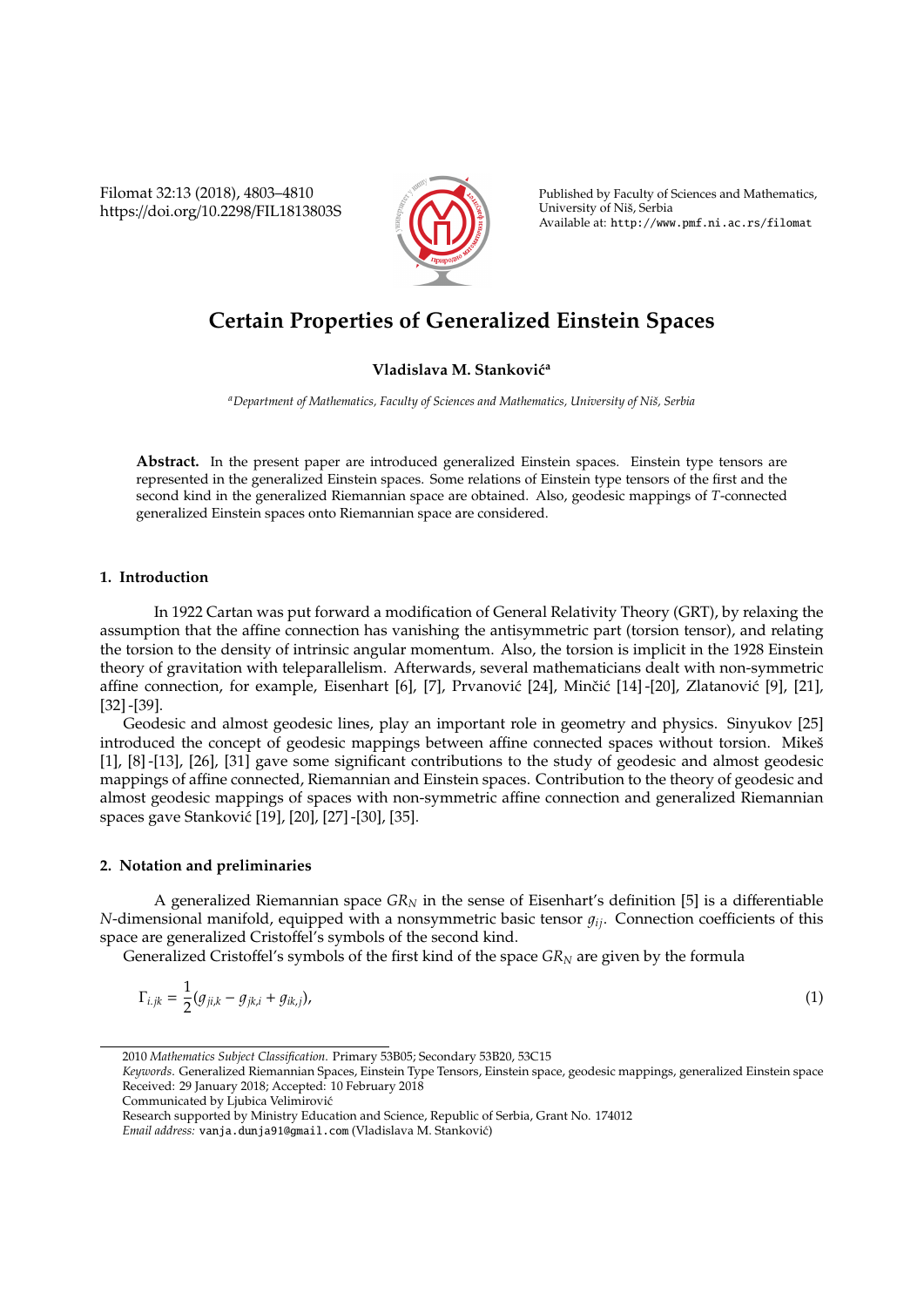where, for example,  $g_{ijk} = \frac{\partial g_{ij}}{\partial x^k}$ ∂*x k* . Connection coefficients of the space *GR<sup>N</sup>* are the generalized Cristoffel's symbols of the second kind

$$
\Gamma^i_{jk} = g^{\underline{i}p} \Gamma_{p,jk},\tag{2}
$$

where  $||g^{ij}|| = ||g_{ij}||^{-1}$ , and  $g_{ij} = \frac{1}{2}(g_{ij} + g_{ji})$ . We suppose that det  $||g_{ij}|| ≠ 0$ , det  $||g_{ij}|| ≠ 0$ . Generally, we have  $\Gamma^i_{jk} \neq \Gamma^i_{kj}$ . The symmetric and anti-symmetric part of  $\Gamma^i_{jk}$  are given by the formulas

$$
\Gamma_{\underline{j}\underline{k}}^i = \frac{1}{2} (\Gamma_{jk}^i + \Gamma_{kj}^i) = S_{jk}^i, \quad \Gamma_{\underline{j}\underline{k}}^i = \frac{1}{2} (\Gamma_{jk}^i - \Gamma_{kj}^i) = T_{jk}^i
$$
\n(3)

The magnitude  $T^i_{\phantom{i}jk}$  is *the torsion tensor* of the space  $G R_N$ . Obviously,

$$
\Gamma^i_{jk} = S^i_{jk} + T^i_{jk}.\tag{4}
$$

The use of non-symmetric basic tensor and non-symmetric connection became especially actual after appearance the works of A. Einstein [2]-[5] related to create the Unified Field Theory (UFT). Remark that at UFT the symmetric part  $g_{ij}$  of the basic tensor  $g_{ij}$  is related to the gravitation, and anisymmetric one  $g_{ij}$  to the electromagnetism.

In a generalized Riemannian space one can define four kinds of covariant derivatives [14], [17]. In this paper, we consider only the first two kinds of covariant differentiation. For example, for a tensor  $a_j^i$  in  $GR_N$ we have

$$
a_{j|m}^i = a_{j,m}^i + \Gamma_{pm}^i a_j^p - \Gamma_{jm}^p a_p^i, \qquad a_{j|m}^i = a_{j,m}^i + \Gamma_{mp}^i a_j^p - \Gamma_{mj}^p a_p^i,
$$
\n(5)

where  $\int_{\theta} (\theta = 1, 2)$  denotes a covariant derivative of the kind  $\theta$  and  $a^i_{j,m} = \frac{\partial a^i_j}{\partial x^m}$ .

In the case of the space *GR<sup>N</sup>* we have five independent curvature tensors [14]. In this paper we will consider only the first two curvature tensors:

$$
R_{1 \text{ jmn}}^i = \Gamma_{jm,n}^i - \Gamma_{jn,m}^i + \Gamma_{jm}^p \Gamma_{pn}^i - \Gamma_{jn}^p \Gamma_{pm}^i,
$$
  
\n
$$
R_{2 \text{ jmn}}^i = \Gamma_{m,j,n}^i - \Gamma_{nj,m}^i + \Gamma_{mj}^p \Gamma_{np}^i - \Gamma_{nj}^p \Gamma_{mp}^i.
$$
\n(6)

Designating by semicolon ( ; ) covariant derivative with respect to  $S^i_{jm'}$  we have [5]:

$$
R_{1\;jmn}^{i} = R_{jmn}^{i} + T_{jm;n}^{i} - T_{jn;m}^{i} + T_{jm}^{p} T_{pn}^{i} - T_{jn}^{p} T_{pm}^{i},
$$
  
\n
$$
R_{2\;jmn}^{i} = R_{jmn}^{i} + T_{jn;m}^{i} - T_{jm;n}^{i} + T_{jm}^{p} T_{pn}^{i} - T_{jn}^{p} T_{pm}^{i},
$$
\n(7)

where  $R^i_{jmn}$  is the curvature tensor with respect to the symmetric connection  $S^i_{jm}$ .

Contracting by indices *i* and *n* in curvature tensor of the first kind *R* 1  $\int_{jmn}^{i}$  in the space  $GR_N$  we have the first type Ricci tensor

$$
\underset{1}{R}_{jm} = \underset{1}{R}_{jmp}^{p} = R_{jm} + T_{jmp}^{p} + T_{jq}^{p} T_{mp}^{q},\tag{8}
$$

where  $R_{jm} = R_{jmp}^p$  is Ricci tensor with respect to the symmetric connection  $S_{jm}^i$ .

Now, contracting by indices *i* and *n* in curvature tensor of the second kind *R* 2 *i jmn* we get the second type Ricci tensor

$$
\underset{2}{R}_{jm} = \underset{2}{R}_{jmp}^{p} = R_{jm} - T_{jmp}^{p} + T_{jq}^{p} T_{mp}^{q}.
$$
\n(9)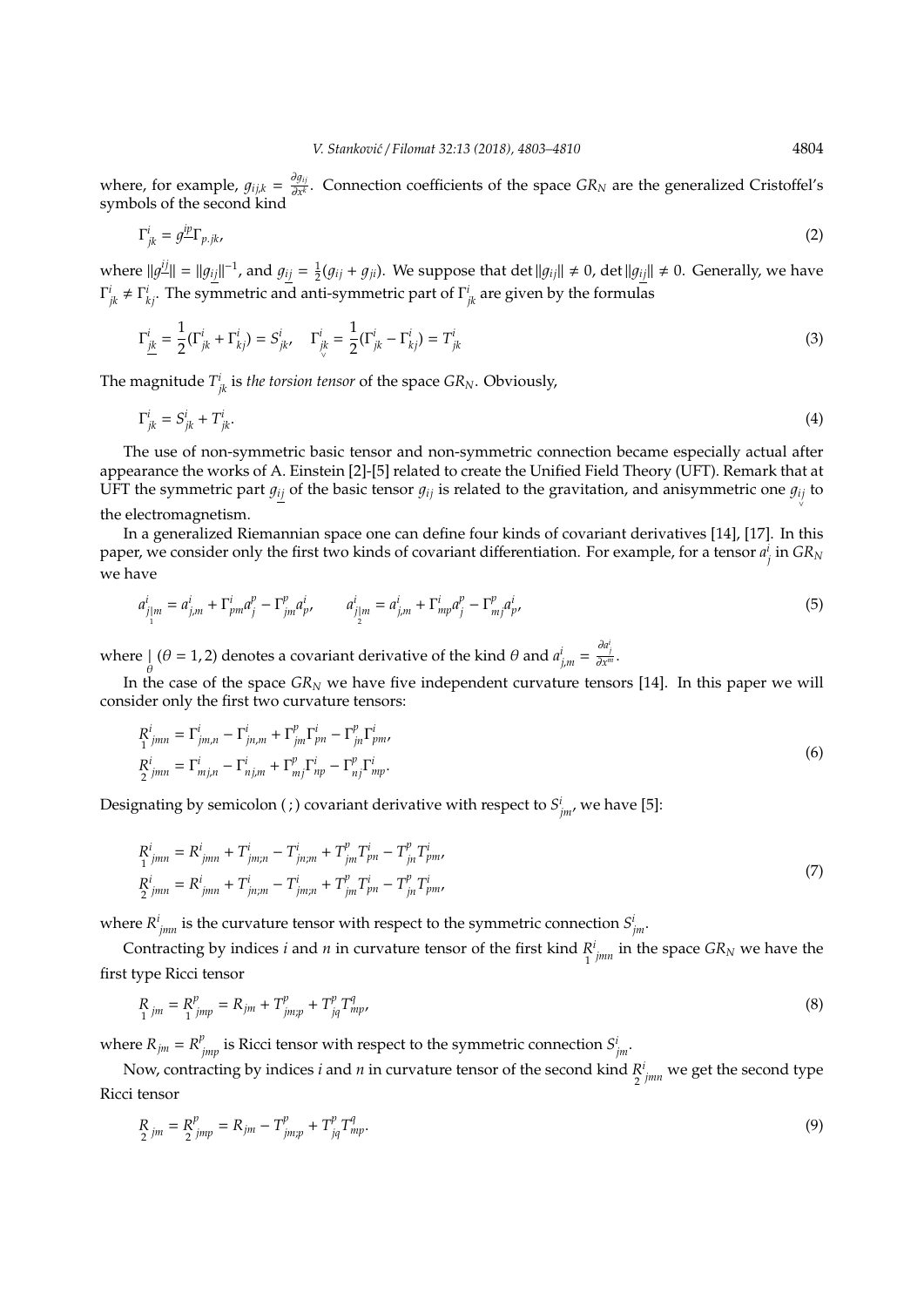## **3. Geodesic mappings of generalized Riemannian spaces**

One says that reciprocal one valued mapping  $f : G R_N \to G \overline{R}_N$  is *geodesic* [19], [20], if geodesics of the generalized Riemannian space *GR<sup>N</sup>* pass to geodesics of the generalized Riemannian space *GRN*. We can consider these spaces in the common by this mapping system of local coordinates. In the corresponding points  $M(x)$  and  $\overline{M}(x)$  we can put

$$
\overline{\Gamma}^i_{jk}(x) = \Gamma^i_{jk}(x) + P^i_{jk}(x), \quad (i, j, k = 1, ..., N),
$$
\n(10)

 $\chi$ <sup>*K*</sup> $\chi$ <sup>*jk*</sup> $\chi$ *k*) is *the deformation tensor* of the connection Γ of *GR<sub>N</sub>* according to the mapping *f* : *GR<sub>N</sub>*  $\to$  *GR<sub>N</sub>*.

A necessary and sufficient condition that the mapping  $f:GR_N\to G\overline{R}_N$  be geodesic (see [19], [20]) is that the deformation tensor  $P^i_{\phantom{i}jk}$  in (10) at the mapping  $f$  has the form

$$
P^i_{jk}(x) = \delta^i_j \psi_k(x) + \delta^i_k \psi_j(x) + \xi^i_{jk}(x), \qquad (11)
$$

where

$$
\psi_i(x) = \frac{1}{N+1}(\overline{\Gamma}_{i\alpha}^{\alpha}(x) - \Gamma_{i\alpha}^{\alpha}(x)), \ \xi_{jk}^i(x) = P_{jk}^i = \frac{1}{2}(P_{jk}^i - P_{kj}^i). \tag{12}
$$

#### **4. Some relations of Einstein type tensors**

#### *4.1. Einstein type tensors of the first kind*

Starting from the Bianchi type identity (see [18])

$$
\underset{mno}{Cicl} \underset{1}{R}^{i}{}_{jmn}{}_{v} = 2 \underset{mno}{Cicl} \underset{1}{T}^{p}{}_{mn} \underset{1}{R}^{i}{}_{jpo},\tag{13}
$$

i.e.

$$
R_{1\;jmn_1v}^i + R_{1\;jnm_1m}^i + R_{1\;jvm_1n}^i = 2(T_{mn_1}^p R_{jpv}^i + T_{nv_1}^p R_{jpm}^i + T_{vm_1}^p R_{jpn}^i),\tag{14}
$$

composing by  $g_{ih}$  in (14) and using property of antisymmetry

$$
R_{ijmn} = -R_{jimn}, \quad R_{ijmn} = -R_{ijnm},
$$

we get

$$
R_{hjmn}|v + R_{hjnv|m} + R_{hjvm|n} = 2(T_{mn}^p R_{hjpv} + T_{nv}^p R_{hjpm} + T_{vm}^p R_{hjpn}).
$$
\n(15)

Now, composing by  $g^{\underline{lm}}g^{\underline{jm}}$  from (15) we have

$$
(\mathbf{R}_{v}^{m} - \frac{1}{2} \delta_{v}^{m} \mathbf{R})_{|m} = \overline{\mathbf{S}}_{v} - \frac{1}{2} \mathbf{S}_{v},
$$
\n(16)

where we denote

$$
S_v = g^{\frac{m}{2}} S_{mjv}, \quad \overline{S}_v = g^{\frac{m}{2}} S_{vjm} \text{ and } S_{mjv} = 2T_{mq}^p R_{1\,jpv}^q. \tag{17}
$$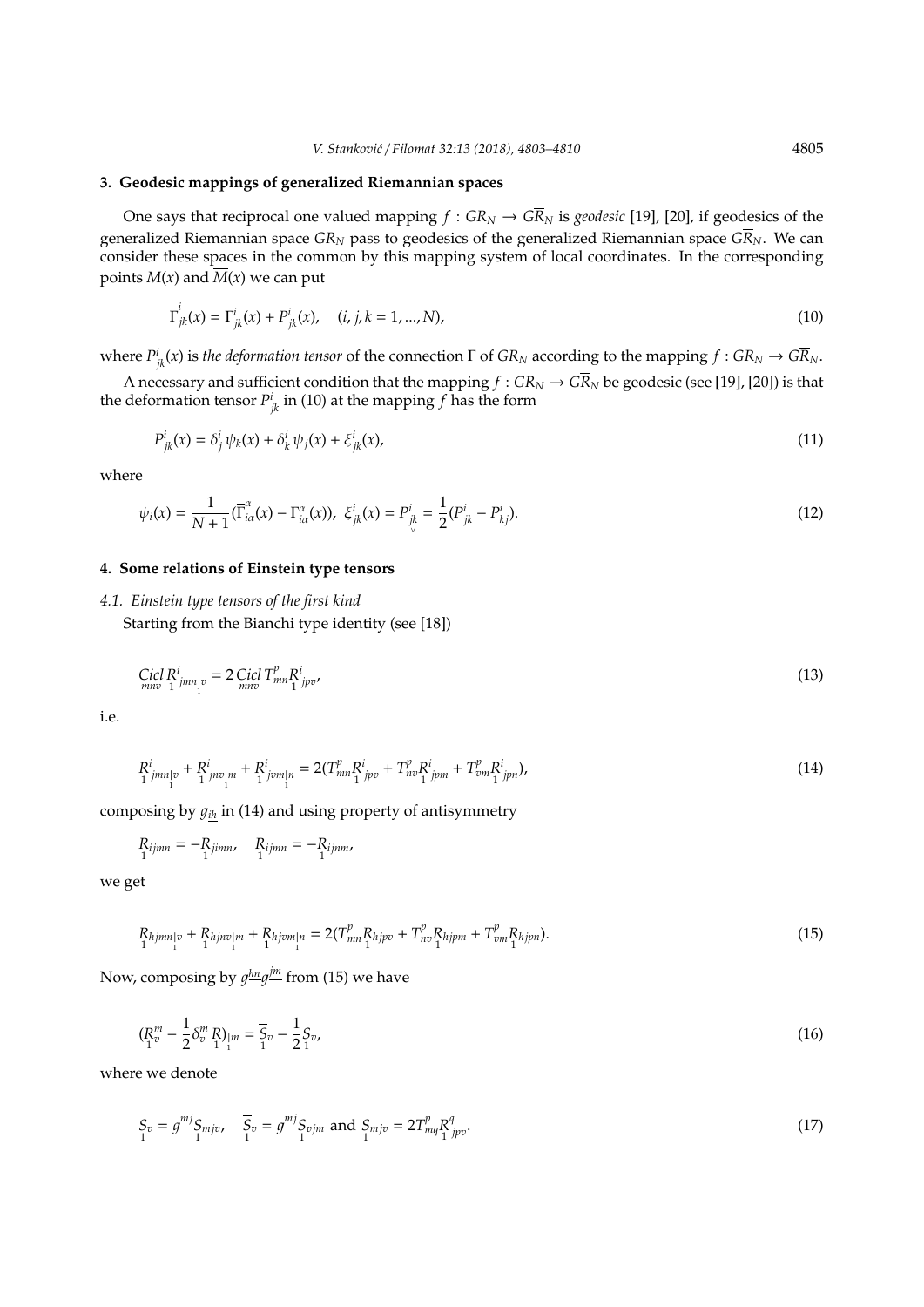**Definition 4.1.** *A tensor E* 1  $\binom{m}{v} = \binom{R}{1}$  $v^m_v - \frac{1}{2} \delta^m_v R$  is called the Einstein tensor of the first kind.

In this way, the following theorem is proven

**Theorem 4.2.** *The Einstein tensor of the first kind E* 1 *m v satisfied the relation*

$$
E_{1}^{m} = \overline{S}_{v} - \frac{1}{2}S_{v}, \tag{18}
$$

where vectors  $S_v$  and  $S_v$  are given by relations (17).

Analogously, starting from identity (see [18])

$$
\text{Cicl } R^i_{mno} = 2 \text{Cicl } (T^p_{jm} R^i_{prno} + T^p_{mn} R^i_{1jop} + T^i_{mp} R^p_{jno}), \tag{19}
$$

we obtain that the following theorem is valid:

**Theorem 4.3.** *The Einstein tensor of the first kind E* 1 *m v satisfied the relation*

$$
E_{1}^{m} = -\frac{1}{2} (P_{1}^{m} + \overline{P}_{1}^{m} + \overline{S}_{1}^{m} - Q_{0}),
$$
\n(20)

*where vector S* 1 *<sup>v</sup> is given by relation* (17) *and*

$$
P_v = 2g^{\underline{j}m}T_{jn}^p R_{pvm}^n, \quad \overline{P}_v = 2g^{\underline{j}m}T_{jp}^p R_{pmn}^n, \quad Q_v = 2g^{\underline{j}m}T_{jm}^p R_{pvn}^n.
$$

## *4.2. Einstein type tensor of the second kind*

Starting from the Bianchi type identity (see [18])

$$
\underset{mno}{Cicl} \underset{2}{R}^{i}{}_{jmn|v} = 2 \underset{1}{Cicl} \left( T^{p}_{mj} \underset{2}{R}^{i}{}_{pno} + T^{p}_{mn} \underset{2}{R}^{i}{}_{jpo} + T^{i}_{mp} \underset{2}{R}^{p}_{jon} \right), \tag{21}
$$

we obtain

$$
\left(\mathbf{R}_{2}^{m}-\frac{1}{2}\delta_{v}^{m}\mathbf{R}\right)_{\mid m}=\frac{1}{2}\left(\mathbf{P}_{v}+\overline{\mathbf{P}}_{v}+\overline{\mathbf{S}}_{v}-\mathbf{Q}_{v}\right),\tag{22}
$$

where

$$
S_v = g^{\frac{m}{2}} S_{mjv}, \quad \overline{S}_v = g^{\frac{m}{2}} S_{vjm}, \quad S_{mjv} = 2T^p_{mq} R^q_{\frac{1}{2}jpv},
$$
  
\n
$$
P_v = 2g^{\frac{m}{2}} T^p_{jn} R^n_{\frac{1}{2}vmv}, \quad \overline{P}_v = 2g^{\frac{m}{2}} T^p_{jv} R^n_{\frac{1}{2}vmv}, \quad Q_v = 2g^{\frac{m}{2}} T^p_{jm} R^n_{\frac{1}{2}vmv}.
$$
\n(23)

**Definition 4.4.** *A tensor E* 2  $\binom{m}{v} = \frac{R}{2}$ *m* −  $\frac{1}{2}$ *δ*<sup>m</sup>  $\frac{1}{2}$  *is called the Einstein tensor of the second kind.* 

Therefore, the following theorem is valid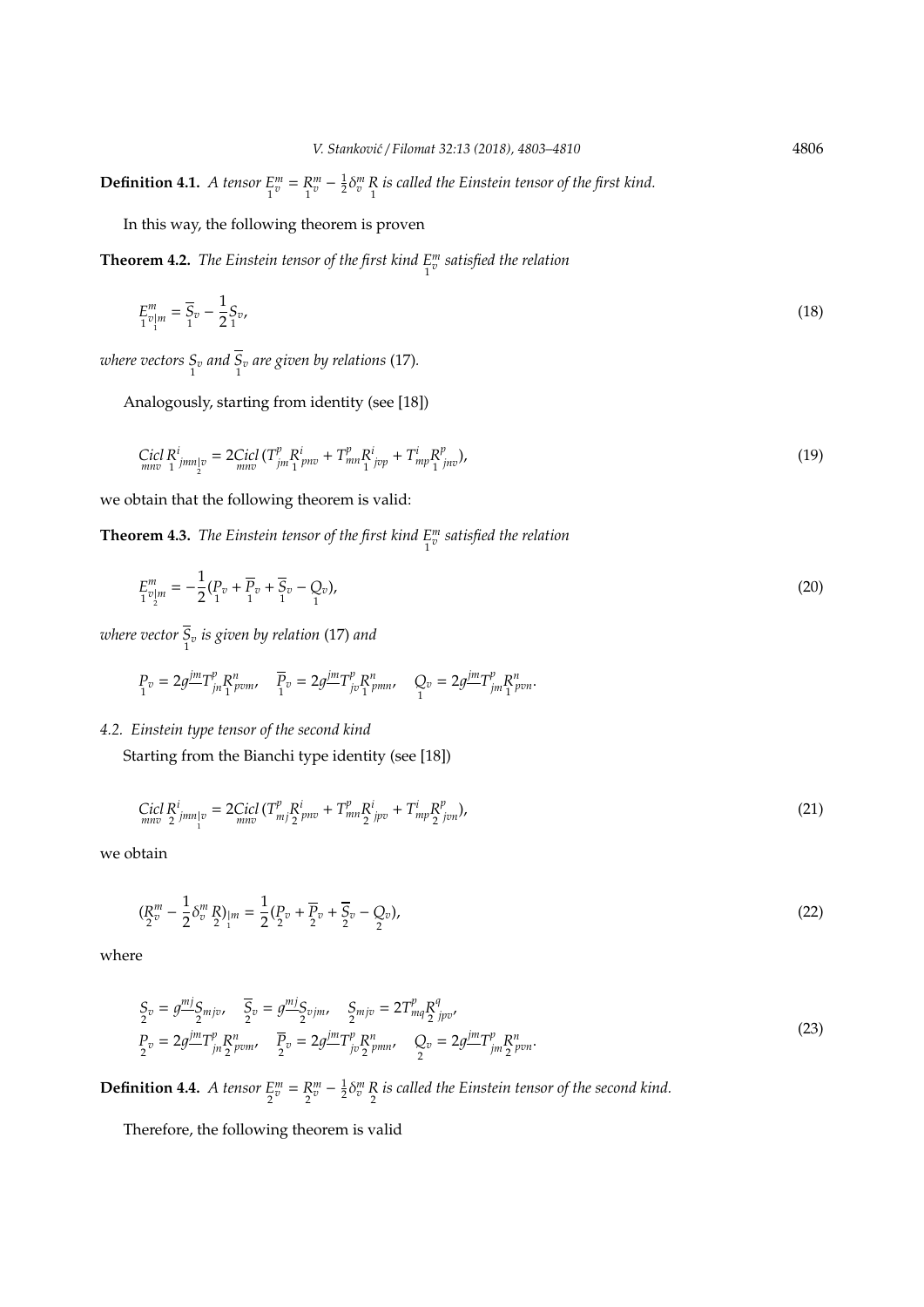**Theorem 4.5.** *The Einstein tensor of the second kind E* 2 *m v satisfied the relation*

$$
E_{2}^{m} = \frac{1}{2} (P_{2}^{v} + \overline{P}_{2}^{v} + \overline{S}_{2}^{v} - Q_{2}^{v}),
$$
\n(24)

where  $S_v$ ,  $P_v$ ,  $P_v$  and  $Q_v$  are given by relations (23)

Starting from the Bianchi type identity (see [18])

$$
\underset{mno}{Cicl} \underset{2}{R}^{i}{}_{jmn}{}_{v} = 2 \underset{mno}{Cicl} \underset{T}{}^{m}{}_{m}{}^{R}{}_{jvp}{}^{i},\tag{25}
$$

i.e.

$$
R_{2\ jmn}^{i}_{\substack{m\\2}} + R_{2\ jmn}^{i}_{\substack{m\\2}} + R_{2\ j\nm}^{i}_{\substack{m\\2}} = 2(T_{mn}^{p}R_{j\nu}^{i}_{\substack{m\\2}} + T_{n\nu}^{p}R_{j\,mp}^{i} + T_{\nu m}^{p}R_{j\,mp}^{i}). \tag{26}
$$

Composing by  $g_{i h}$  in (26) and using property of antisymmetry

$$
R_{ijmn} = -R_{jimn}, \quad R_{ijmn} = -R_{ijnm},
$$

we get

$$
R_{hjmn}v + R_{hjnc} + R_{hjrc}v_{2} + 2V_{2}v_{2} = 2(T_{mn}^{p}R_{hjcp} + T_{nc}^{p}R_{hjmp} + T_{vm}^{p}R_{hjnp}).
$$
\n(27)

Now, composing by  $g^{\underline{hn}}g^{\underline{jm}}$  from (27) we have

$$
\left(\underline{R}_v^m - \frac{1}{2}\delta_v^m \underline{R}\right)_{|m} = \frac{1}{2}\underline{S}_v - \overline{S}_v,\tag{28}
$$

where we denote

$$
S_v = g^{\frac{mj}{2}} S_{mjv}, \quad \overline{S}_v = g^{\frac{mj}{2}} S_{vjm} \text{ and } S_{mjv} = 2T_{mq}^p \frac{R^q}{2} j_{pv}.
$$
 (29)

In this way, the following theorem is proven

**Theorem 4.6.** *The Einstein tensor of the second kind E* 2 *m v satisfied the relation*

$$
E_{2}^{m} = \frac{1}{2} S_{2} - \overline{S}_{2}, \tag{30}
$$

where vectors  $S_v$  and  $S_v$  are given by relations (29).

### **5. Geodesic mappings of T-connected generalized Einstein spaces**

*Einstein space*  $V_N$  is Riemanian space, with symmetric basic metric tensor  $g_{jm}$ , where Ricci tensor  $R_{jm}$ satisfies the relation

$$
R_{jm} = K \cdot g_{jm}, \quad K = const.
$$
\n(31)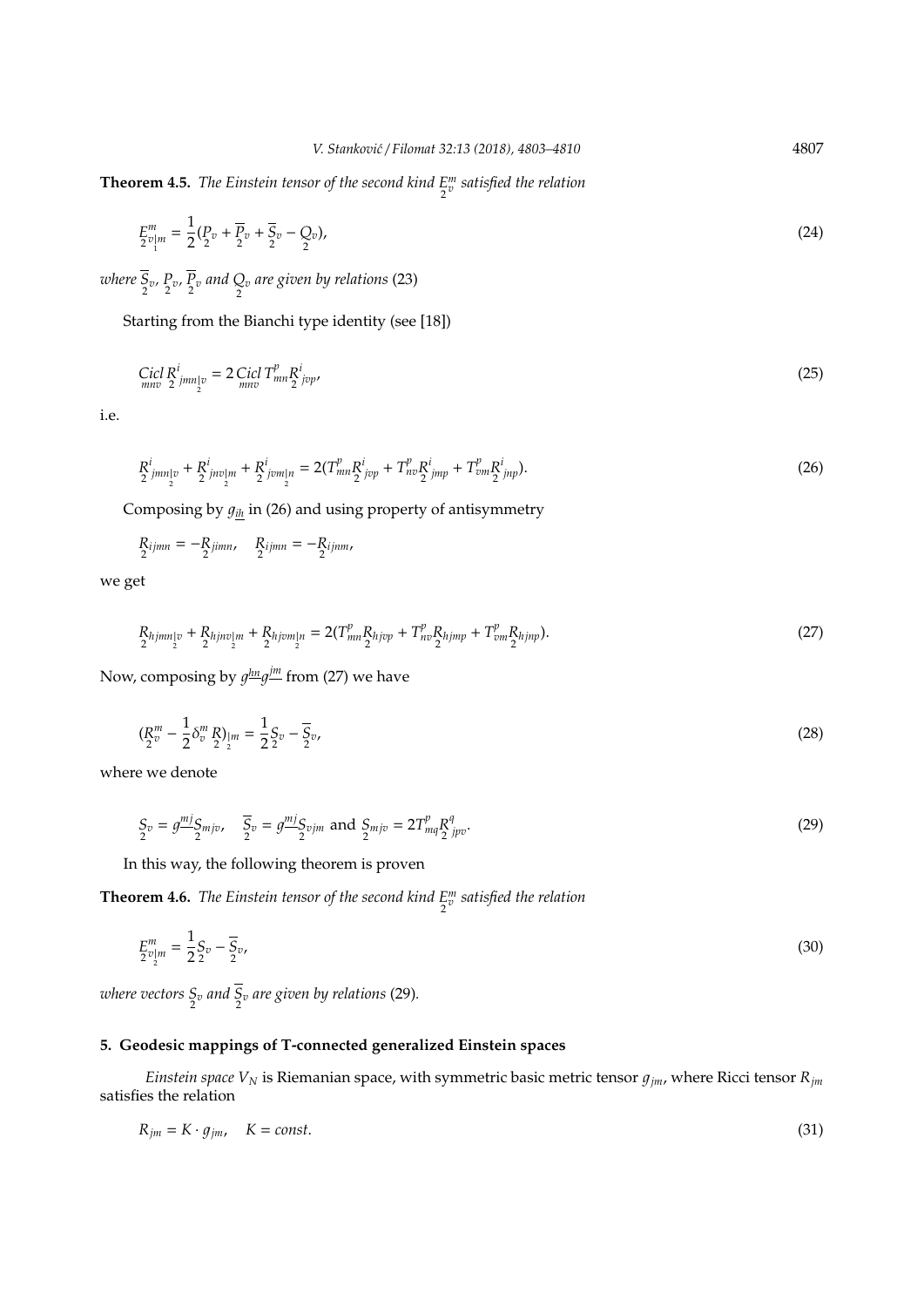After contraction of (31) we obtain  $K = \frac{R}{\Delta k}$  $\frac{N}{N}$ .

Einstein spaces provide simple, highly symmetric cosmological models. In general relativity the Einstein equations relate the curvature of space-time to the energy and momentum of all the mater present in following way

$$
R_{jm} - \frac{1}{2} Rg_{jm} + \Lambda g_{jm} = GT_{jm}.
$$
\n(32)

The first two summands on the left side of the relation (32) represent so-called Einstein tensor,  $\Lambda$  is the cosmological constant, *Tjm* is energy-momentum tensor and *G* is the gravitational constant.

In the case of generalized Riemannian spaces we can define *generalized Einstein spaces of the kind* θ in the following way:

**Definition 5.1.** *Generalized Einstein space of the kind* θ (θ = 1, 2) *is generalized Riemannian space if Ricci tensor of the kind* θ *satisfies the condition*

$$
R_{\theta \text{jm}} = K \cdot g_{\text{jm}} \quad (\theta = 1, 2), \tag{33}
$$

where K are constants. Generalized Einstein space of the kind  $\theta$  ( $\theta$  = 1, 2) denoted by GV<sub>N</sub>.

From (8) for symmetric and antisymmetric part of Ricci tensor  $R_{j m}$  we obtain

$$
\underset{1 \ \underline{j}m}{R} = R_{jm} + T_{jq}^p T_{mp}^q \quad \text{and} \quad \underset{1 \ \underline{j}m}{R}_{jm} = T_{jmp}^p. \tag{34}
$$

In this way the following theorem is satisfied:

**Theorem 5.2.** In generalized Einstein space  $G_{1}^{V}$  the next conditions are valid:

$$
R_{jm} + T_{jq}^p T_{mp}^q = \underset{1}{K} g_{jm} \quad \text{and} \quad T_{jmp}^p = \underset{1}{K} g_{jm}, \tag{35}
$$

where R<sub>jm</sub> is Ricci tensor with respect to the symmetric part  $g_{\underline{jm}}$  of  $g_{\underline{jm}}$ ,  $T^i_{jk}$  is the torsion tensor,  $g_{\underline{jm}}$  is an antisymmetric part of  $g_{jm}$  and  $\underset{1}{K}$  is a constant.

Analogously, for generalized Einstein space of the second kind the next theorem is valid:

**Theorem 5.3.** In generalized Einstein space  $G_{\text{2N}}^{V}$  the next conditions are valid:

$$
R_{jm} + T_{jq}^p T_{mp}^q = \underline{K} g_{jm} \quad and \quad T_{jm;p}^p = -\underline{K} g_{jm}, \tag{36}
$$

where  $R_{jm}$  is Ricci tensor with respect to the symmetric part  $g_{jm}$  of  $g_{jm}$  .  $T^i_{jk}$  is a torsion tensor,  $g_{jm}$  is an antisymmetric part of  $g_{jm}$  and  $\frac{K}{2}$  is a constant.

In the case of Riemanian space, when the basic metric tensor  $g_{ij}$  is a symmetric, the torsion tensor  $T^i_{jk}$  is a zero and the conditions (35) and (36) reduce to the condition  $R_{jm} = Kg_{jm}$ .

**Definition 5.4.** *Generalized Riemannian space GR<sup>n</sup> is T-connected if the torsion tensor T<sup>i</sup> jm satisfies the condition:*

$$
T_{jq}^p T_{mp}^q = \mu g_{jm}, \quad \mu = const.
$$
\n(37)

It is not difficult to conclude that the following assertion is true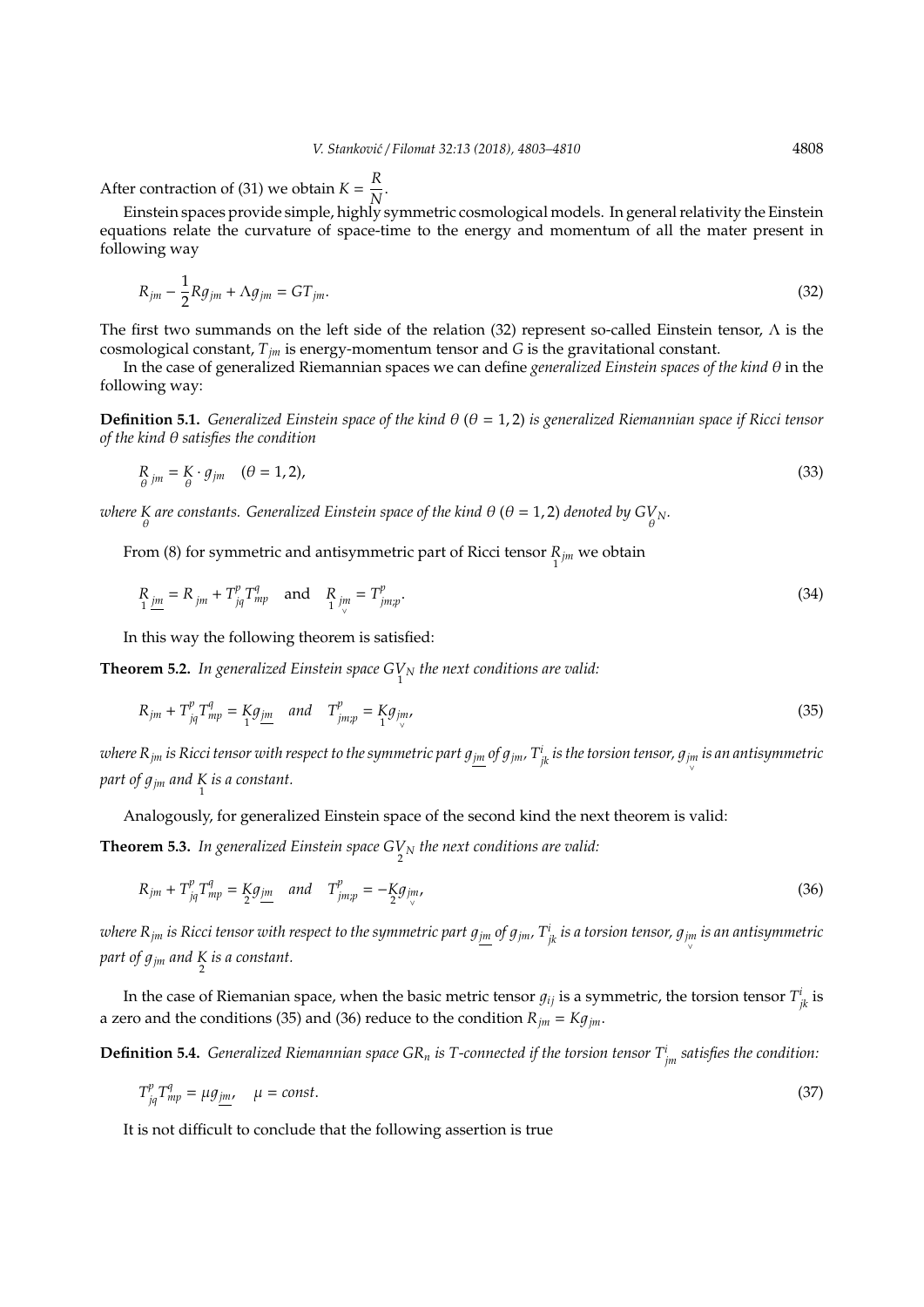**Lemma 5.5.** *If the generalized Einstein space*  $G_{\theta}^{V}$ *N, (* $\theta$  *= 1, 2) is T-connected, then:* 

$$
R_{jm} = \mu g_{jm} \tag{38}
$$

*where R<sub>jm</sub> is Ricci tensor with respect to*  $g_{\underline{jm}}$  *and μ<br>θ*  $= K - \mu$  are constants.

#### Therefore the following assertion holds:

**Theorem 5.6.** *For generalized Einstein tensors E* ν  $v^m_{\rm v}$  *of the kind v* (v = 1, 2) *in generalized Einstein spaces*  $G_{\rm \theta}^{V}$  *of the type*  $\theta$  ( $\theta$  = 1, 2) *the next relations are valid:* 

$$
E_v^m = \left(\frac{K}{\theta} - \frac{1}{2}\right)\delta_v^m + \frac{K}{\theta}g_{\text{p}v}^m, \quad (\theta = 1, 2; \ \nu = 1, 2),\tag{39}
$$

*where R* θ *are scalar curvatures.*

The Einstein spaces consists a closed class in relation to geodesic mappings, i.e. satisfied the following theorem (see [10], [13]):

# **Theorem 5.7.** If Einstein space  $V_N$  permits nontrivial geodesic mapping onto  $\overline{V}_N$ *, then*  $\overline{V}_N$  is an Einstein space.

In general case associate space, with the symmetric basic metric tensor  $g_{jm}$ , at the generalized Einstein space of the kind  $\theta$  ( $\theta$  = 1, 2), is not an Einstein space. According to the Lemma 5.5 we conclude that the associate space, at the *T*-connected generalized Einstein space of the kind  $\theta$  ( $\theta$  = 1, 2), is an Einstein space. In this way we have proved the following theorem:

**Theorem 5.8.** If T-connected generalized Einstein space  $G_{\theta}^{V}$  of the kind  $\theta$  ( $\theta$  = 1,2) permits nontrivial geodesic

*mapping onto Riemanian space*  $\overline{V}_N$ *, then*  $\overline{V}_N$  *is an Einstein space.* 

#### **References**

- [1] V.E. Berezovski, J. Mikeš, A. Vanžurová, Fundamental PDE's of the Canonical Almost Geodesic Mappings of Type  $\tilde{\pi}_1$ , Bull. Malays. Math. Sci. Soc. (2), Vol. 37, No.3, (2014) 647–659.
- [2] A. Einstein, Bianchi identities in the generalized theory of gravitation, Canad. J. Math., **2**, (1950) 120–128.
- [3] A. Einstein, Die Grundlagen der allgemeinen Relativitäts-teorie, Annale der Physic, 49, (1916) 769.
- [4] A. Einstein, Relativistic theory of the non-symmetic field, Appendix II in the book: The meaning of relativity 5*th* edit., Princeton, **49**, 1955.
- [5] A. Einstein, Generalization of the relativistic theory of gravitation, Ann. of math., Princeton, **46**, (1945) 576–584.
- [6] L.P. Eisenhart, Non-Riemannian geometry, New York, 1927.
- [7] L.P. Eisenhart, Generalized Riemannian spaces I, Proceeding of the National Academy of Sciences of the USA, 37, (1951) 311–315.
- [8] I. Hinterleitner, J. Mikeš, Geodesic mappings and Einstein Spaces, Geometric Methods in Physics, Trends in Mathematics (2013) 331–335.
- [9] S. Ivanov, M. Lj. Zlatanovic, Connections on non-symmetric (generalized) Riemannian manifold and gravity, Classical and ´ Quantum Gravity, Vol. 33, No. 7, 075016 (2016).
- [10] J. Mikeš, Geodesic mappings of Einstein spaces, Math. Notes 28, (1981), 922-923. Transl. from Mat. Zametki 28, (1980) 935-938.
- [11] J. Mikeš, Geodesic mappings of affine-connected and Riemannian spaces, J. Math. Sci., New York 78, 3 (1996) 311-333.
- [12] J. Mikeš, O. Pokorná, G. Starko, On almost geodesic mappings π<sub>2</sub>(*e*) onto Riemannian spaces, Rendiconti del circolo matematico di Palermo, Serie II, Suppl.72 (2004) 151–157.
- [13] J. Mikeš, A. Vanžurová, I. Hinterleitner, Geodesic Mappings and Some Generalizations, Olomouc, Univ. Print 2009.
- [14] S.M. Minčić, Independent curvature tensors and pseudotensors of spaces with non-symmetric affine connexion, Colloquia Mathematica Societatis János Bolayai, 31, Differential Geometry, Budapest (Hungary), (1979) 445-460.
- [15] S.M. Minčić, New commutation formulas in the non-symmetric affine connexion space, Publ. Inst. Math. (Beograd) (N.S.), 22(36), (1977) 189–199.
- [16] S.M. Minčić, On Ricci type identities in manifolds with non-symmetric affine connection, Publ. Inst. Math. (Beograd) (N.S.), 94(108), (2013) 205–217.
- [17] S.M. Minčić, Ricci identities in the space of non-symmetric affine connexion, Mat. Vesnik, 10(25), Sv. 2, (1973) 161–172.